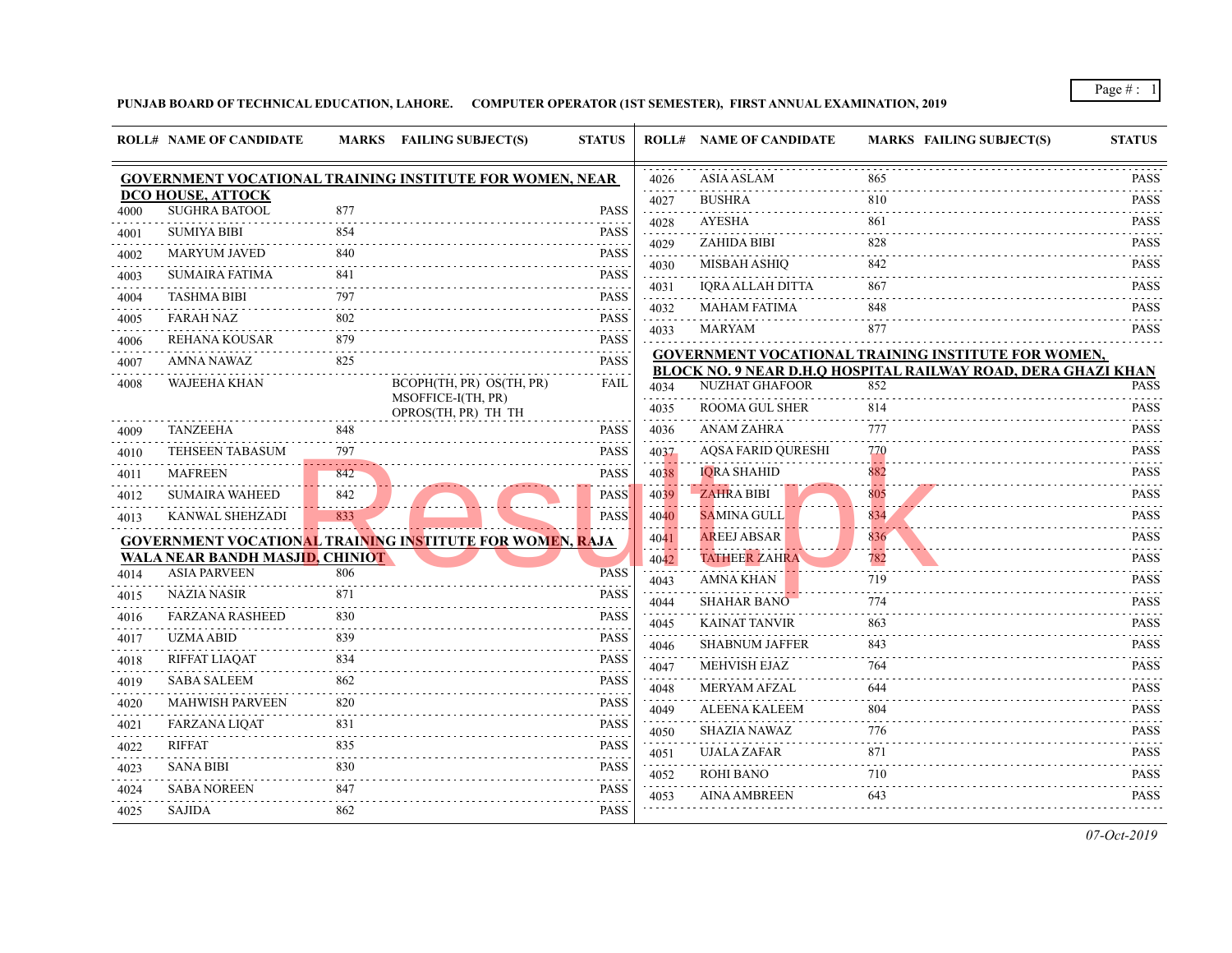|           | <b>ROLL# NAME OF CANDIDATE</b>                    |     | MARKS FAILING SUBJECT(S)                                         | <b>STATUS</b>                                                                                                                                                       |              | <b>ROLL# NAME OF CANDIDATE</b>          | <b>MARKS FAIL</b> |                           |
|-----------|---------------------------------------------------|-----|------------------------------------------------------------------|---------------------------------------------------------------------------------------------------------------------------------------------------------------------|--------------|-----------------------------------------|-------------------|---------------------------|
|           |                                                   |     | <b>GOVERNMENT VOCATIONAL TRAINING INSTITUTE FOR WOMEN,</b>       |                                                                                                                                                                     | 4079         | <b>ABDUL RAUF ATTA</b>                  |                   |                           |
| 4054      | <b>MANGLA ROAD, DINA</b><br><b>MUQADAS NOREEN</b> | 848 |                                                                  | <b>PASS</b>                                                                                                                                                         | 4080         | MUHAMMAD ARSLAN<br><b>IFTIKHAR</b>      |                   |                           |
| 4055      | AAMNA BATOOL                                      | 855 |                                                                  | PASS                                                                                                                                                                | 4081         | <b>FIZA RAZA</b>                        | 810               |                           |
| 4056      | SYEDA MEMOONA<br><b>TANVEER</b>                   | 824 |                                                                  | PASS                                                                                                                                                                | 4082         | <b>NOUMAN IJAZ</b>                      |                   |                           |
| 4057      | <b>SABIHA UMMAT</b>                               | 828 |                                                                  | <b>PASS</b>                                                                                                                                                         | 4083         | MUHAMMAD BILAL                          | 709               |                           |
|           |                                                   |     | <b>GOVERNMENT VOCATIONAL TRAINING INSTITUTE FOR WOMEN, NEAR</b>  |                                                                                                                                                                     | 4084         | MUHAMMAD ARSLAN                         | 740               |                           |
|           | <b>MAHDI HOUSE 4 CIVIL LINE, JHELUM</b>           |     |                                                                  |                                                                                                                                                                     | 4085         | <b>TAOQEER ASLAM</b>                    |                   | <b>BCO</b><br><b>OPRO</b> |
| 4058      | <b>BUSHRA TAUSEEF</b>                             | 870 |                                                                  | <b>PASS</b>                                                                                                                                                         | 4086         | <b>ALI RAZA</b>                         |                   | <b>OPRO</b>               |
| 4059      | SYEDA SABA ZIA                                    | 878 |                                                                  | <b>PASS</b><br>$\frac{1}{2} \left( \frac{1}{2} \right) \left( \frac{1}{2} \right) \left( \frac{1}{2} \right) \left( \frac{1}{2} \right) \left( \frac{1}{2} \right)$ | 4087         | <b>HASNAIN MUKHTAR</b>                  |                   |                           |
| 4060      | LAIBA                                             | 895 |                                                                  | PASS                                                                                                                                                                | 4088         | <b>SAQIB MUKHTAR</b>                    |                   |                           |
| 4061      | <b>IORA SHAHEZADI</b>                             | 914 |                                                                  | <b>PASS</b>                                                                                                                                                         | 4089         | NAEEM AHMAD                             |                   | TН                        |
| 4062      | <b>SADIA NOREEN</b>                               | 882 |                                                                  | <b>PASS</b>                                                                                                                                                         | 4090         | MUHAMMAD TAHIR                          |                   | TH                        |
| 4063      | KIRAN IMTIAZ                                      | 905 |                                                                  | <b>PASS</b>                                                                                                                                                         | 4091         | KHALID MASOOD AHMAD                     |                   | <b>BCO</b>                |
| 4064      | <b>AYESHA BIBI</b>                                | 917 |                                                                  | <b>PASS</b>                                                                                                                                                         |              |                                         |                   | MSO.                      |
| 4065      | <b>ATIQA AMJAD</b>                                | 894 |                                                                  | <b>PASS</b>                                                                                                                                                         | 4092         | <b>MUHAMMAD NADEEM</b>                  |                   |                           |
| 4066      | AMINA BIBI                                        | 893 |                                                                  | PASS                                                                                                                                                                | 4093         | <b>HUSSAIN</b><br><b>MUHAMMAD RAFIQ</b> |                   |                           |
| 4067      | <b>SAIRA MASOOD</b>                               | 896 |                                                                  | PASS                                                                                                                                                                | 4094         | <b>KASHIF ALI</b>                       |                   |                           |
| .<br>4068 | <b>ALEESHA SALEEM</b>                             | 880 |                                                                  | <b>PASS</b>                                                                                                                                                         | 4095         | HAFIZ MUHAMMAD SUFYAN                   |                   | <b>MSO</b>                |
| 4069      | <b>AQSA RASHID</b>                                | 911 |                                                                  | <b>PASS</b>                                                                                                                                                         | 4096         | <b>GHULAM RASOOL</b>                    |                   | MSO.                      |
| 4070      | <b>LARAIB ISMAIL</b>                              | 815 |                                                                  | <b>PASS</b>                                                                                                                                                         |              | HAMID ALI                               | 741               |                           |
| 4071      | <b>MUQADUS SAGHIR</b>                             | 888 |                                                                  | <b>PASS</b>                                                                                                                                                         | 4097         | <b>TANVEER KASHIF</b>                   | 728               |                           |
| 4072      | <b>MUTIBA TAHIR</b>                               | 896 |                                                                  | .<br>PASS                                                                                                                                                           | 4098         | AAMIR SHAHZAD                           | 823               |                           |
| 4073      | <b>NIMRAH</b>                                     | 873 |                                                                  | <b>PASS</b>                                                                                                                                                         | 4099         | <b>AFTAB AHMAD</b>                      |                   |                           |
| .<br>4074 | <b>SYEDA SANA ZAREEN</b>                          | 881 |                                                                  | المتحدث<br><b>PASS</b>                                                                                                                                              | 4100         | <b>ALI RAZA</b>                         |                   |                           |
| 4075      | ALEEZA NAEEM                                      | 892 |                                                                  | .<br>PASS                                                                                                                                                           | 4101<br>4102 | MUHAMMAD ABDULLAH                       |                   | OPR <sub>0</sub>          |
|           |                                                   |     | <b>CFE (CENTRE OF FINANCE EXCELLENCE), 10-B AIBAK BLACK, NEW</b> |                                                                                                                                                                     | 4103         | <b>ANJUM ALI</b>                        | 771               |                           |
|           | <b>GARDEN TOWN, LAHORE, LAHORE</b>                |     |                                                                  |                                                                                                                                                                     | .<br>4104    | MUHAMMAD ARSLAN                         | 705               |                           |
| 4076      | MUHAMMAD ALI                                      |     |                                                                  | <b>FULL FAIL</b>                                                                                                                                                    | 4105         | MUHAMMAD USMAN                          |                   | <b>BCOI</b>               |
| 4077      | KHUSHI MUHAMMAD                                   |     |                                                                  | <b>FULL FAIL</b>                                                                                                                                                    | 4106         | <b>AKHTAR ABBAS</b>                     |                   |                           |
| 4078      | SANA FATIMA                                       | 849 |                                                                  | PASS                                                                                                                                                                |              |                                         |                   |                           |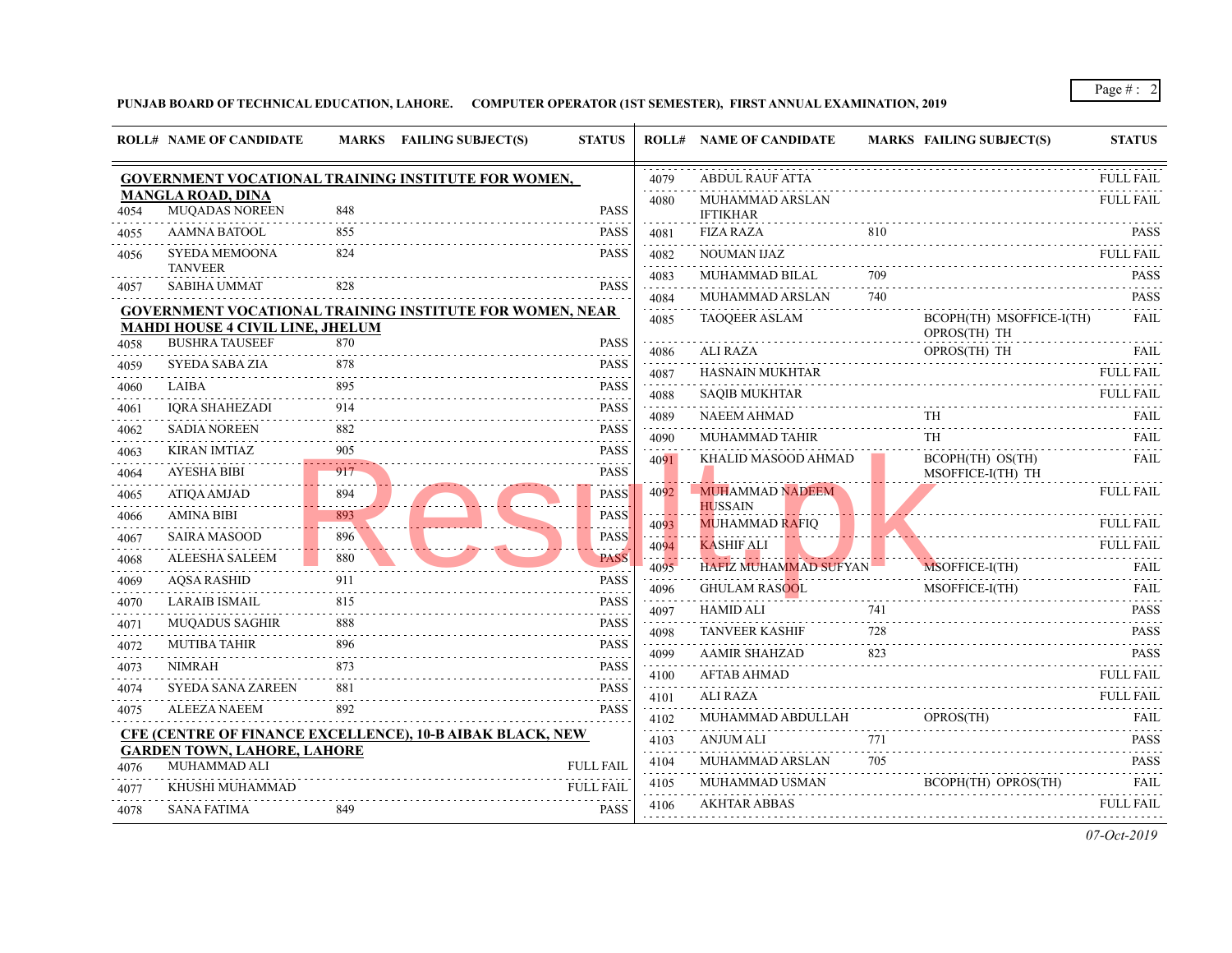|           | <b>ROLL# NAME OF CANDIDATE</b>                        |     | MARKS FAILING SUBJECT(S)<br><b>STATUS</b>                        |      | <b>ROLL# NAME OF CANDIDATE</b>                                                 | <b>MARKS FAIL</b> |
|-----------|-------------------------------------------------------|-----|------------------------------------------------------------------|------|--------------------------------------------------------------------------------|-------------------|
| 4107      | <b>HASNAIN ALI</b>                                    |     | <b>FULL FAIL</b>                                                 | 4132 | RAHEELA NAWAZ                                                                  | 781               |
| 4108      | <b>AISAAM TARIO</b>                                   |     | <b>PASS</b>                                                      | 4133 | <b>ASMA BATOOL</b>                                                             | 804               |
| 4109      | WAQAS ALI                                             | 760 | <b>PASS</b>                                                      | 4134 | <b>HASEEBA RUBAB</b>                                                           | 757               |
|           |                                                       |     | ILM-O-HUNAR FOUNDATION TECHNICAL TRAINING CENTRE, 390/11         | 4135 | <b>BIBI ASIA</b>                                                               | 746               |
|           |                                                       |     | KASHMIRI STREET, REHMATPURA MAIN FEROZPUR ROAD, NDAR             | 4136 | <b>SOBIA SIKANDAR</b>                                                          | 764               |
| 4110      | <b>OAINCHI METRO BUS STOP, LAHORE</b><br><b>MARRY</b> |     | BCOPH(PR, SE) OS(TH, PR, SE)<br><b>FAIL</b>                      | 4137 | <b>NASREEN AKHTAR</b>                                                          | 721               |
|           |                                                       |     | OPROS(PR, SE) TH                                                 | 4138 | <b>MISBAH SHAHEEN</b>                                                          | 876               |
| 4111      | <b>SHEEZA BUTT</b>                                    | 780 | PASS                                                             | 4139 | <b>MISBAH NOOR</b>                                                             | 759               |
| 4112      | <b>AYESHA JAVAID</b>                                  | 826 | <b>PASS</b>                                                      | 4140 | <b>MEHWISH ABBAS</b>                                                           | 753               |
| 4113      | <b>BAZLA</b>                                          |     | <b>FULL FAIL</b>                                                 |      | <b>GOVERNMENT VOCATIONAL TRAINING INS</b>                                      |                   |
| 4114      | <b>SAMEEN HIJAB</b>                                   |     | <b>FULL FAIL</b>                                                 |      | SHERMAN KHEL, MIANWALI, MIANWALI                                               |                   |
| 4115      | <b>ROTIBA</b><br>.                                    | 699 | PASS                                                             | 4141 | <b>AMBER</b>                                                                   | 902               |
| 4116      | KIRAN JAMAL DIN                                       | 836 | <b>PASS</b>                                                      | 4142 | <b>SADIA JAVED</b>                                                             | 899               |
| 4117      | SYDA IQRA FATIMA                                      |     | OS(TH) TH<br><b>FAIL</b>                                         | 4143 | KAINAT FATIMA                                                                  | 814               |
| 4118      | <b>IORA BIBI</b>                                      |     | BCOPH(TH) OS(TH)<br><b>FAIL</b>                                  | 4144 | <b>MUBINA SHAHEEN</b>                                                          | 661               |
|           |                                                       |     | MSOFFICE-I(TH) OPROS(TH)<br><b>TH</b>                            | 4145 | <b>RAMSHA SAMAN</b>                                                            | 798               |
| 4119      | <b>TARA ANWAR</b>                                     |     | <b>FULL FAIL</b>                                                 | 4146 | <b>ANAM FATIMA</b>                                                             | 910               |
| 4120      | TEHMINA MUBARIK                                       | 793 | <b>PASS</b>                                                      | 4147 | <b>RUQYYA BIBI</b>                                                             | 844               |
| 4121      | <b>AMINA HAYYAT</b>                                   |     | MSOFFICE-I(PR, SE)<br><b>FAIL</b>                                | 4148 | <b>SIDRA BIBI</b>                                                              | 763               |
| 4122      | <b>RAMISHA</b>                                        | 768 | <b>PASS</b>                                                      | 4149 | <b>BISMA KAINAT</b>                                                            | 759               |
| 4123      | <b>SABA ASHRAF</b>                                    |     | <b>FULL FAIL</b>                                                 | 4150 | <b>SOBIA GUL</b>                                                               | 784               |
| 4124      | <b>FAIZA</b>                                          |     | <b>FULL FAIL</b>                                                 | 4151 | <b>MEHREEN ARSHAD</b>                                                          | 800               |
| .<br>4125 | MAHAM                                                 |     | <b>FULL FAIL</b>                                                 | 4152 | PALWASHA GUL                                                                   | 831               |
| 4126      | <b>MUQADDUS ZAHRA</b>                                 | 766 | <b>PASS</b>                                                      | 4153 | RABIA                                                                          | 699               |
| 4127      | <b>MEHWISH AWAN</b>                                   | 762 | <b>PASS</b>                                                      | 4154 | <b>ATIKA KAREEM</b>                                                            | 820               |
|           |                                                       |     | <b>GOVERNMENT VOCATIONAL TRAINING INSTITUTE FOR WOMEN,, LAWA</b> |      | <b>GOVERNMENT INSTITUTE OF COMMERCE,</b><br>DEGREE COLLEGE, MADINA TOWN, NOORP |                   |
| 4128      | <b>SHABANA NAZ</b>                                    | 856 | <b>PASS</b>                                                      | 4155 | MUHAMMAD ARSHAD                                                                | 768               |
| 4129      | AYESHA TEHREEM                                        |     | <b>FAIL</b><br>MSOFFICE-I(TH)                                    | 4156 | <b>EHSAN UL HAO</b>                                                            | 782               |
| 4130      | <b>RIFFAT PERVEEN</b>                                 | 734 | <b>PASS</b>                                                      | 4157 | MUHAMMAD AWAIS SULTAN799                                                       |                   |
| 4131      | <b>SHAISTA AMBREEN</b>                                | 808 | PASS                                                             | 4158 | <b>QAISAR ABBAS</b>                                                            | 812               |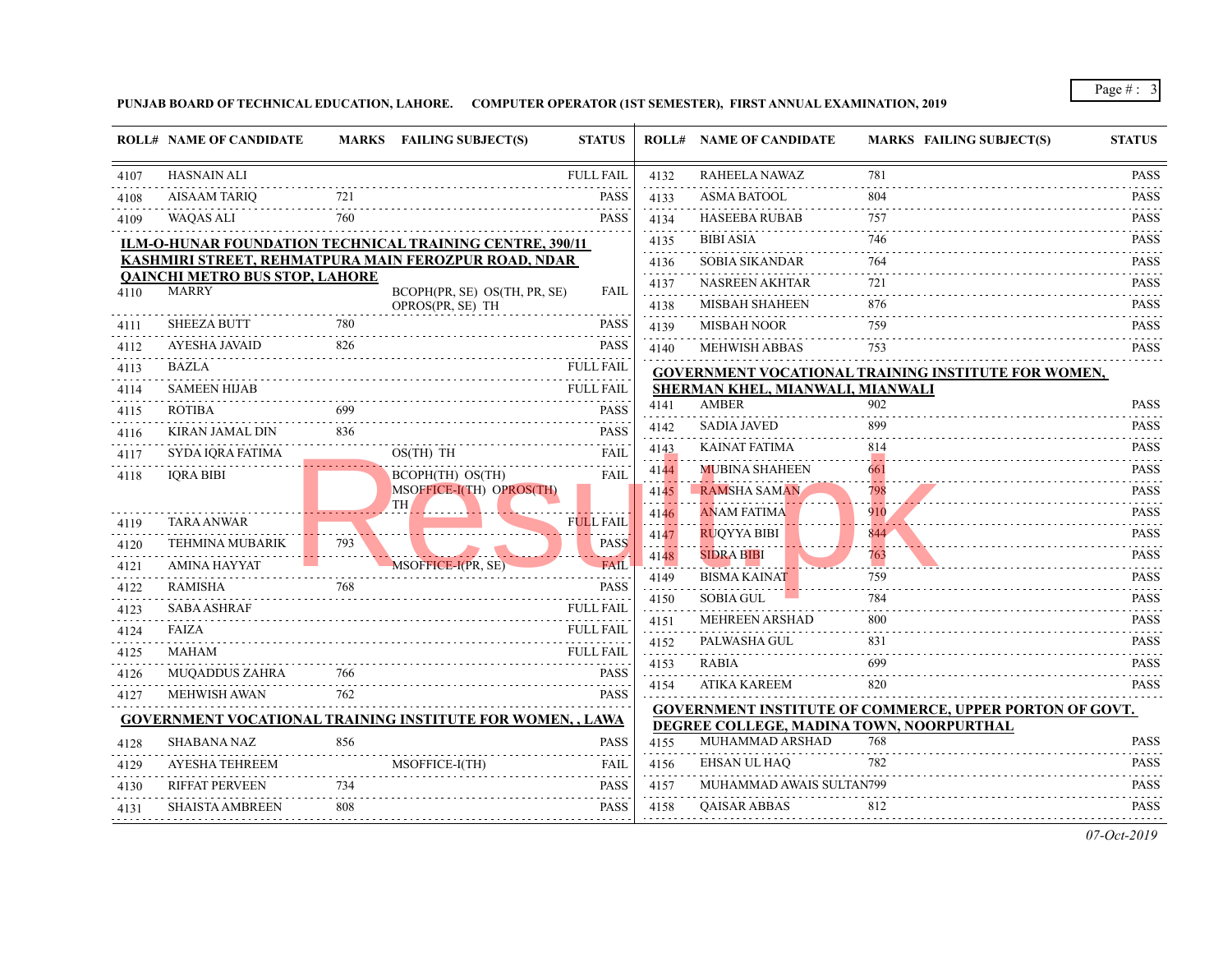|      | <b>ROLL# NAME OF CANDIDATE</b> |       | MARKS FAILING SUBJECT(S) | <b>STATUS</b>            |      | <b>ROLL# NAME OF CANDIDATE</b>                                         | <b>MARKS FAIL</b> |
|------|--------------------------------|-------|--------------------------|--------------------------|------|------------------------------------------------------------------------|-------------------|
| 4159 | <b>MUHAMMAD QADEER</b>         | 824   |                          | <b>PASS</b>              |      | <b>BURKLEY COLLEGE OF COMMERCE, SAHIV</b>                              |                   |
| 4160 | <b>ASIF AMEER ASIF</b>         | 765   |                          | <b>PASS</b>              |      | <b>PAKPATTAN SHARIF</b>                                                |                   |
| 4161 | <b>SAMREEN ABBAS</b>           |       |                          | <b>FULL FAIL</b>         | 4188 | <b>ABIDAH RASHEED</b>                                                  | 733               |
| 4162 | SALMA BIBI                     | 774   |                          | <b>PASS</b>              | 4189 | <b>IQRA JAVAID</b>                                                     | 734               |
| 4163 | <b>NAEEMA KHAN</b>             | 822   |                          | <b>PASS</b>              | 4190 | <b>HAMAAD ZAHOOR</b>                                                   | 725               |
| 4164 | FARZANA KOUSAR                 | 781   |                          | <b>PASS</b>              | 4191 | <b>AAMIR TUFAIL</b>                                                    | 778               |
| 4165 | RUKHSANA PARVEEN               | 785   |                          | <b>PASS</b>              | 4192 | <b>GHULAM FAREED</b>                                                   | 729               |
| 4166 | NIDA BATOOL                    | 802   |                          | <b>PASS</b>              | 4193 | <b>AMIR HAMZA</b>                                                      | 738               |
| 4167 | <b>FOZIA RAFIQUE</b>           | 831   |                          | .<br><b>PASS</b>         | 4194 | <b>SADAM HUSSAIN</b>                                                   | 722               |
| 4168 | MUNAWAR SULTANA                | 829   |                          | PASS                     | 4195 | NOMAN ALI                                                              |                   |
| 4169 | SAWAERA YOUNAS                 | 843   |                          | PASS                     | 4196 | <b>NADEEM ABBAS</b>                                                    | 680               |
| 4170 | <b>MAHVISH BIBI</b>            | 832   |                          | PASS                     | 4197 | <b>HUMA MUSTAFA</b>                                                    | 810               |
| 4171 | MUHAMMAD ASAD                  | 774   |                          | <b>PASS</b>              |      | <b>GOVERNMENT VOCATIONAL TRAINING INS</b>                              |                   |
| 4172 | <b>MUHAMMAD FAISAL</b>         | 833   |                          | PASS                     | 4198 | ALSHAFI HOSPITAL, RAILWAY ROAD, PIND  <br><b>SYEDA YASMEEN ZAHRA</b>   | 815               |
| 4173 | <b>MUHAMMAD NAEEEM</b>         | 793   |                          | <b>PASS</b>              | 4199 | <b>MUQADDAS IQBAL</b>                                                  | 711               |
| 4174 | MUHAMMAD ABU SUFIAN            | - 775 |                          | <b>PASS</b>              | 4200 | KINZA KHALID                                                           | 695               |
| 4175 | <b>SHERAZ AMEER</b>            | 813   |                          | <b>PASS</b>              | 4201 | FARRUKH MAZHAR ALVI                                                    | 818               |
| 4176 | UMAR CHERAGH ASLAM             | 839   |                          | <b>PASS</b>              | 4202 | RABBIA KANWAL                                                          | 781               |
| 4177 | MUHAMMAD ATTIQUE               | 779   |                          | <b>PASS</b>              | 4203 | <b>AYESHA AZEEM</b>                                                    | 666               |
| 4178 | ALI ABBAS                      | 780   |                          | $- - - -$<br><b>PASS</b> | 4204 | <b>KAINAT AKHTAR</b>                                                   | 626               |
| 4179 | HASSAN RAZA                    | 804   |                          | PASS                     | 4205 | FARWA KHALID                                                           | 767               |
| 4180 | YOUSUF YAMEEN                  | 799   |                          | <b>PASS</b>              | 4206 | HAJRA ROUQQIA                                                          | 711               |
| 4181 | ALI HAIDER KHAN                | 779   |                          | <b>PASS</b>              | 4207 | NASREEN BEGUM                                                          | 665               |
| 4182 | MUHAMMAD IRFAN                 | 834   |                          | <b>PASS</b>              |      |                                                                        |                   |
| 4183 | <b>FARRUKH IQBAL</b>           | 804   |                          | <b>PASS</b>              |      | <b>GOVERNMENT VOCATIONAL TRAINING INS</b><br>RAWALPINDI ROAD, TALAGANG |                   |
| 4184 | <b>JOWN RAZA</b>               | 793   |                          | <b>PASS</b>              | 4208 | <b>IZZA RUBAB</b>                                                      | 804               |
| 4185 | SAJJAD HUSSAIN                 | 738   |                          | <b>PASS</b>              | 4209 | AASIA AZAM                                                             | 788               |
| 4186 | MUHAMMAD HASEEB                | 794   |                          | <b>PASS</b>              | 4210 | SADIA BASHIR                                                           | 800               |
|      | <b>WAOAS</b>                   |       |                          |                          | 4211 | <b>AOEELA BATOOL</b>                                                   | 771               |
| 4187 | <b>IORA ANWAR</b>              | 850   |                          | <b>PASS</b>              | 4212 | <b>SANA SALEEM</b>                                                     | 750               |
|      |                                |       |                          |                          |      |                                                                        |                   |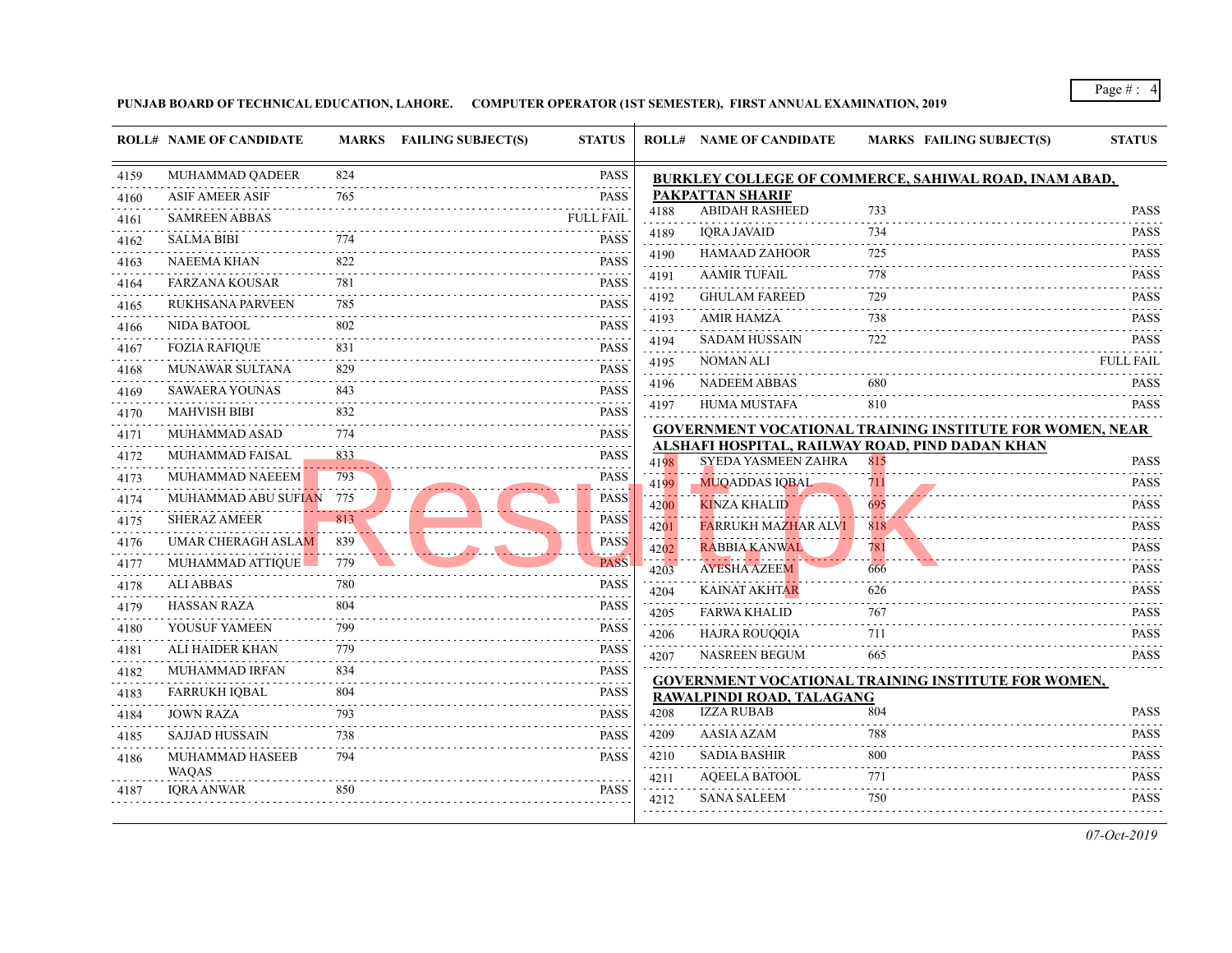|                | ROLL# NAME OF CANDIDATE  |                             | MARKS FAILING SUBJECT(S) | <b>STATUS</b>                                                                                                                                | <b>ROLL# NAME OF CANDIDATE</b> | <b>MARKS FAIL</b> |
|----------------|--------------------------|-----------------------------|--------------------------|----------------------------------------------------------------------------------------------------------------------------------------------|--------------------------------|-------------------|
| 4213           | <b>SHAISTA ZAHRA</b>     | 795                         |                          | PASS                                                                                                                                         |                                |                   |
| .<br>4214      | <b>UZMA AZAM</b>         | 751                         |                          | PASS                                                                                                                                         |                                |                   |
| .<br>4215      | MAIMOONA AKBAR           | .<br>828                    |                          | PASS                                                                                                                                         |                                |                   |
| .<br>4216      | <b>SUNIA HASNAIN</b>     | 817                         |                          | .<br>PASS                                                                                                                                    |                                |                   |
| .<br>4217      | <b>MEHR UN NISSA</b>     | 773<br>.                    |                          | $\alpha$ , $\alpha$ , $\alpha$ , $\alpha$<br>PASS                                                                                            |                                |                   |
| .<br>4218<br>. | <b>ANAM NASEER</b>       | 774                         |                          | PASS                                                                                                                                         |                                |                   |
| 4219<br>.      | RIDA BIBI                | 789                         |                          | PASS<br>$\mathcal{L}^{\mathcal{A}}\left( \mathcal{A}^{\mathcal{A}}\right) =\mathcal{L}^{\mathcal{A}}\left( \mathcal{A}^{\mathcal{A}}\right)$ |                                |                   |
| 4220<br>.      | <b>FAREENA ABID</b><br>. | 769<br>.                    |                          | PASS<br>$\omega_{\rm{eff}}$ and $\omega_{\rm{eff}}$                                                                                          |                                |                   |
| 4221<br>.      | MISBAH BATOOL            | 775                         |                          | <b>PASS</b>                                                                                                                                  |                                |                   |
| 4222<br>.      | NADIRA BATOOL            | 771<br>$\sim$ $\sim$ $\sim$ |                          | PASS<br>$\mathcal{L}^{\mathcal{A}}\left( \mathcal{A}^{\mathcal{A}}\right) =\mathcal{L}^{\mathcal{A}}\left( \mathcal{A}^{\mathcal{A}}\right)$ |                                |                   |
| 4223<br>.      | <b>NIMRA ASHIQ</b>       | 779                         |                          | PASS<br>.                                                                                                                                    |                                |                   |
| 4224           | SHAMSA KANWAL            |                             | OPROS(TH) TH TH          | <b>FAIL</b>                                                                                                                                  |                                |                   |
| 4225           | <b>MADIHA GHAFOOR</b>    | 797                         |                          | PASS<br>$\sim$ $\sim$ $\sim$ $\sim$ $\sim$                                                                                                   |                                |                   |
| 4226<br>.      | AMINA RIAZ               | 789                         |                          | PASS                                                                                                                                         |                                |                   |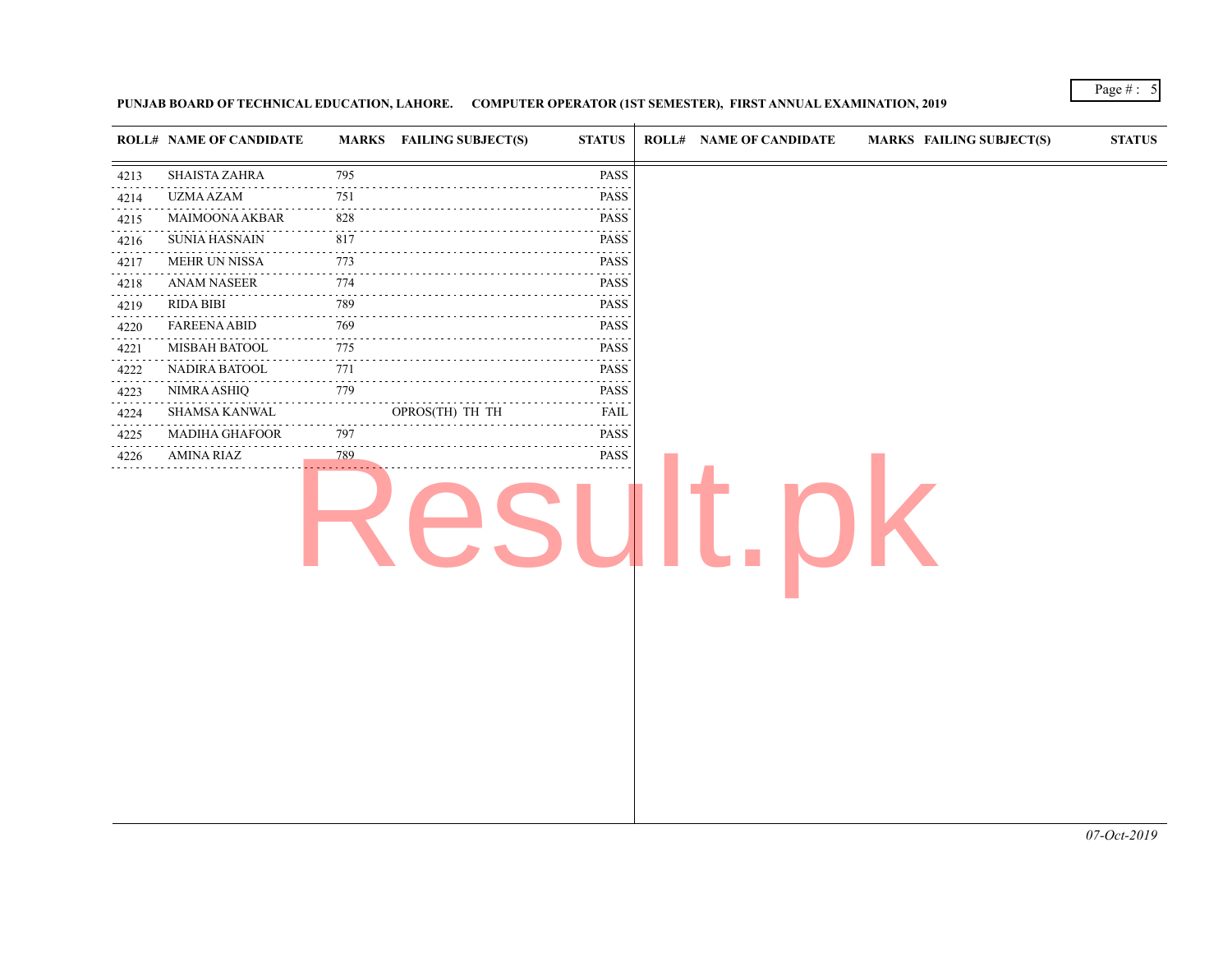|      | <b>ROLL# NAME OF CANDIDATE</b>                        | MARKS FAILING SUBJECT(S)                                        | <b>STATUS</b>                                                                    |      | <b>ROLL# NAME OF CANDIDATE</b>                                                 | <b>MARKS FAIL</b>                      |
|------|-------------------------------------------------------|-----------------------------------------------------------------|----------------------------------------------------------------------------------|------|--------------------------------------------------------------------------------|----------------------------------------|
|      |                                                       | <b>GOVERNMENT VOCATIONAL TRAINING INSTITUTE FOR WOMEN,</b>      |                                                                                  | 4249 | MAHNOOR FATIMA                                                                 | $684 + 749 = 1431$                     |
|      | STREET NO. 2, BIG CIVIL LINES, GUJRANWALA             |                                                                 |                                                                                  | 4250 | <b>SABA</b>                                                                    | $834 + 701 = 153$                      |
| 4227 | <b>ZAHRA</b>                                          | $885 + 827 = 1712$                                              | <b>PASS</b>                                                                      | 4251 | <b>RAZIA</b>                                                                   | $657 + 707 = 136$                      |
| 4228 | <b>IORA LATIF</b>                                     | $830 + 778 = 1608$                                              | <b>PASS</b><br>and a state                                                       | 4252 | <b>SHAHIDA SARWAR</b>                                                          |                                        |
| 4229 | <b>KIRAN NOOR</b>                                     | $807 + 792 = 1599$                                              | <b>PASS</b>                                                                      | 4253 | RUKHSAR ABIDA                                                                  |                                        |
| 4230 | RUKHSAR                                               | $800 + 789 = 1589$                                              | <b>PASS</b><br>$- - - - -$                                                       | 4254 | <b>SABA NISAR</b>                                                              | <b>MSO</b>                             |
| 4231 | SHANZA                                                | $800 + 766 = 1566$                                              | <b>PASS</b>                                                                      | 4255 | TAYYABA SHAHZADI                                                               | $760 + 756 = 151$                      |
| 4232 | MOMNA YAQOOB                                          | $852 + 848 = 1700$                                              | <b>PASS</b>                                                                      | 4256 | <b>MUOADAS SHAHID</b>                                                          | $717 + 707 = 142$                      |
| 4233 | ANAM RAFAQAT                                          | $851 + 843 = 1694$                                              | <b>PASS</b>                                                                      | 4257 | NIMRA SHAHZADI                                                                 | .<br>$753 + 758 = 151$                 |
| 4234 | TASMEENA GILL                                         | MSOFFICE-II(TH)                                                 | <b>FAIL</b>                                                                      | 4258 | KISHWAR BATOOL                                                                 | $624 + 619 = 1241$                     |
| 4235 | <b>SANA MEHMOOD</b>                                   |                                                                 | <b>ABSENT</b>                                                                    | 4259 | MARYAM YOUSAFI                                                                 | $676 + 692 = 136$                      |
| 4236 | FARHANA KOUSAR                                        | $814 + 793 = 1607$                                              | <b>PASS</b>                                                                      | 4260 | NADIA YAQOOB                                                                   | $702 + 685 = 138'$                     |
| 4237 | AEN UL HAO                                            | $842 + 789 = 1631$                                              | <b>PASS</b>                                                                      |      |                                                                                |                                        |
| 4238 | MARYAM                                                | $805 + 790 = 1595$                                              | <b>PASS</b>                                                                      |      | <b>GOVERNMENT INSTITUTE OF COMMERCE,</b><br>DEGREE COLLEGE, MADINA TOWN, NOORP |                                        |
| 4239 | <b>SADIA NIAMAT</b>                                   | $830 + 810 = 1640$                                              | <b>PASS</b>                                                                      | 4261 | <b>MUHAMMAD AMMIR</b>                                                          | $817 + 837 = 165$                      |
| 4240 | <b>SABA SHEHZADI</b>                                  | $829 + 822 = 1651$                                              | .<br><b>PASS</b>                                                                 |      | <b>FAROOO</b>                                                                  |                                        |
|      |                                                       | <b>GOVERNMENT VOCATIONAL TRAINING INSTITUTE FOR WOMEN, NEAR</b> |                                                                                  | 4262 | <b>ASMA BIBI</b>                                                               | $828 + 761 = 158$<br>$831 + 822 = 165$ |
|      | <b>MAHDI HOUSE 4 CIVIL LINE, JHELUM</b>               |                                                                 |                                                                                  | 4263 | <b>ALI HUSSAIN</b>                                                             | .                                      |
| 4241 | <b>SHAZIA NASEER</b>                                  | $816 + 714 = 1530$<br>. <b>.</b>                                | <b>PASS</b>                                                                      | 4264 | <b>MUDDASIR JAHAN</b>                                                          | $829 + 790 = 1619$                     |
| 4242 | <b>FARWA SAEED</b>                                    | $866 + 749 = 1615$                                              | <b>PASS</b>                                                                      | 4265 | MUHAMMAD SAAD ULLAH $844 + 808 = 1652$                                         |                                        |
|      |                                                       | <b>ILM-O-HUNAR FOUNDATION TECHNICAL TRAINING CENTRE, 390/11</b> |                                                                                  | 4266 | <b>AAMIR SHAHZAD</b>                                                           | $782 + 780 = 1561$                     |
|      |                                                       | KASHMIRI STREET, REHMATPURA MAIN FEROZPUR ROAD, NDAR            |                                                                                  | 4267 | MISBAH LATIF                                                                   | $854 + 800 = 165$                      |
| 4243 | <b>QAINCHI METRO BUS STOP, LAHORE</b><br>AREEJ FATIMA | TH                                                              | <b>FAIL</b>                                                                      | 4268 | MUHAMMAD KAMRAN                                                                | $837 + 814 = 165$                      |
|      |                                                       |                                                                 |                                                                                  | 4269 | <b>SHAZIA ANBREEN</b>                                                          | $826 + 766 = 1591$                     |
| 4244 | <b>FARAH LATEAF</b>                                   | MSOFFICE-II(TH, PR, SE)<br>I&E-MAIL(TH, PR, SE) NC(TH,          | <b>FAIL</b>                                                                      | 4270 | AALIAN ULFAT                                                                   | $844 + 802 = 164$                      |
|      |                                                       | PR, SE) INPAGE(PR, SE) TH                                       |                                                                                  | 4271 | MUHAMMAD ZIA                                                                   | $827 + 824 = 165$                      |
|      | <b>RAZYAH GULZAR</b>                                  | <b>TH</b><br>$726 + 642 = 1368$                                 | <b>PASS</b>                                                                      | 4272 | <b>JAUHAR ABBAS</b>                                                            | $886 + 787 = 167$                      |
| 4245 | MUQADDUS ZAHRA                                        | $766 + 749 = 1515$                                              | <b>PASS</b>                                                                      |      | <b>BURKLEY COLLEGE OF COMMERCE, SAHIV</b>                                      |                                        |
| 4246 | ALISHBA BAIG                                          | $728 + 648 = 1376$                                              | $\omega_{\alpha}=\omega_{\alpha}=\omega_{\alpha}=\omega_{\alpha}$<br><b>PASS</b> |      | <b>PAKPATTAN SHARIF</b>                                                        |                                        |
| 4247 |                                                       | $728 + 648 = 1376$                                              | .                                                                                | 4273 | MUHAMMAD ADNAN<br><b>ASLAM</b>                                                 | $781 + 784 = 156$                      |
| 4248 | <b>MEHWISH AWAN</b>                                   | $762 + 752 = 1514$                                              | <b>PASS</b>                                                                      |      |                                                                                |                                        |
|      |                                                       |                                                                 |                                                                                  |      |                                                                                |                                        |